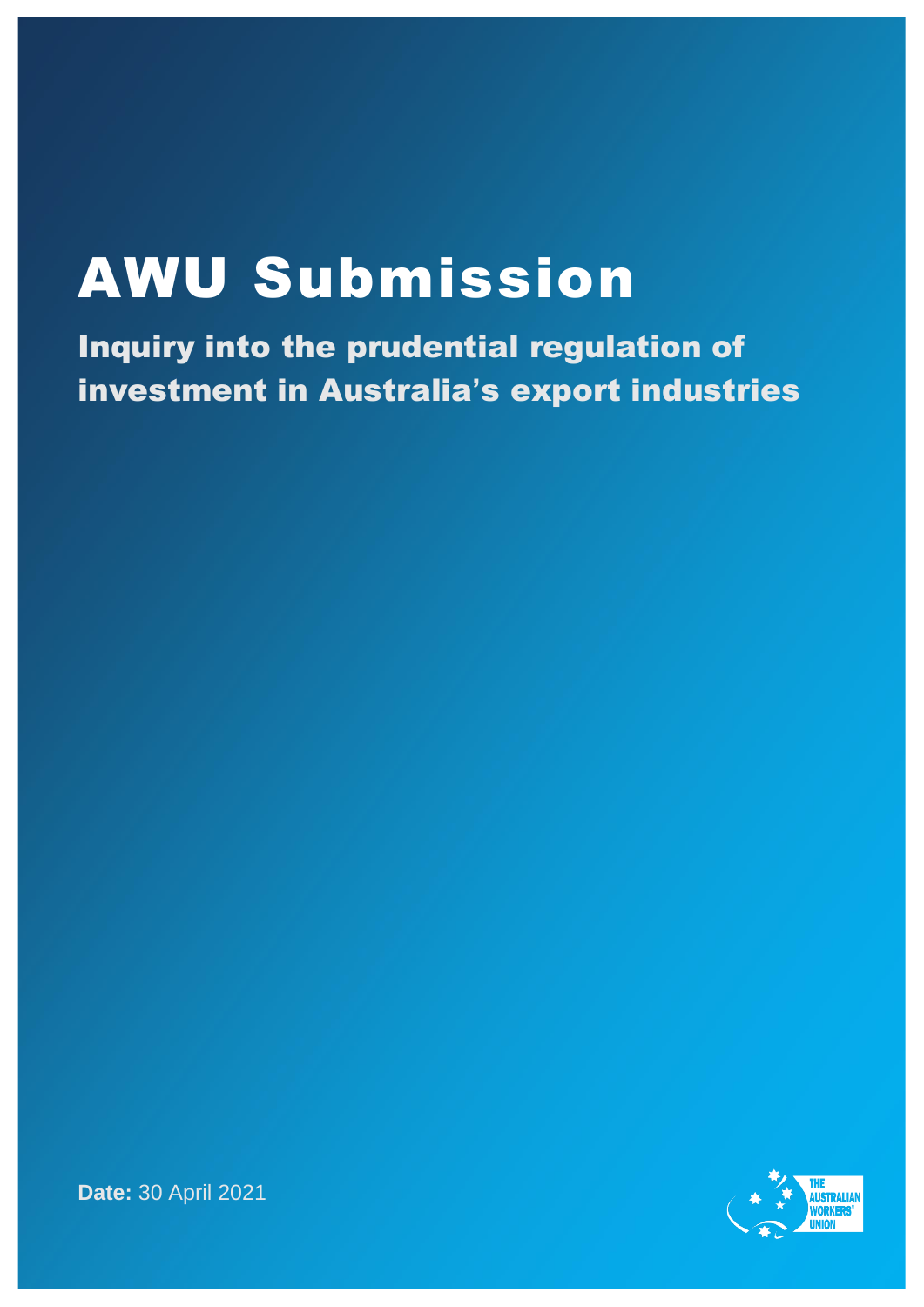30 April 2021

**Secretariat** Joint Standing Committee on Trade and Investment Growth PO Box 6021 Parliament House CANBERRA Canberra ACT 2600

## **Re: Inquiry into the prudential regulation of investment in Australia's export industries**

The Australian Workers' Union ('AWU') is the nation's oldest union, and also one of the largest. The AWU has wide coverage in many blue-collar industries, such as steel, aluminium, chemicals, plastics and building materials manufacturing, oil and gas extraction and processing, metal ore mining, agriculture and civil construction.

As the media release announcing this inquiry notes, prudential practices by banks, insurers and superannuation funds can significantly affect the pipeline of investment into export-exposed sectors where AWU members work. In particular, institutional investors have been targeted through a range of shareholder activism efforts to change the way they deal with gas developments. The AWU maintains industrial coverage across all aspects of the gas supply chain including in extraction, processing and energy generation. The gas sector has been particularly targeted by shareholder activism, for both onshore and offshore gas developments.

Institutional investors have been pressed to disclose and manage climate risk in their portfolio to investors. For example, Rest Super has committed to taking 'further steps to ensure that investment managers take active steps to consider, measure and manage financial risks posed by climate change and other relevant ESG risks' in response to litigation by a member under the transparency provisions of the ASIC Act.<sup>1</sup> Sometimes, activists take shareholder resolutions to directly target commercial decisions of institutions or companies (for example, Woodside Petroleum faced two shareholder resolutions on their climate targets and lobbying approaches).<sup>2</sup> For institutional investors, activists have sought to make them responsible not only for their own emissions, or the direct emissions of the companies that they lend to, but for the global emissions that result from the use of their product. This is despite the fact that these 'scope 3' emissions are outside of Australia's control and are already subject to international agreements.<sup>3</sup>

All risks associated with institutional investment decisions should be properly disclosed. However, some shareholder activism is undertaken with a goal of stopping projects altogether. This ignores the complex and multi-faceted ways that gas projects benefit workers, the Australian economy and the global transition to lower emissions.

Australia now exports the largest volume of LNG than any other country in the world, roughly equal with Qatar. LNG has become Australia's 2nd largest energy export after coal and uranium with over AUD\$49.7 billion in value in export; LNG exports are responsible for tens of thousands of blue collar jobs across all mainland states. Australia's LNG exports make up around 22% of the global LNG trade and 20% of global LNG supply capacity.4

<sup>1</sup> Rest Super, "Rest Reaches Settlement with Mark McVeigh," February 11, 2020, https://rest.com.au/whyrest/about-rest/news/rest-reaches-settlement-with-mark-mcveigh.

<sup>2</sup> Nick Toscano, "'Breakthrough Moment': Woodside Investors Revolt on Climate Change," The Sydney Morning Herald, April 30, 2020, https://www.smh.com.au/business/companies/breakthrough-momentwoodside-investors-revolt-on-climate-change-20200429-p54oe8.html.

<sup>3</sup> See, for example, "Media Release: ANZ, NAB Face Shareholder Resolutions on Climate Action," Market Forces, October 1, 2020, https://www.marketforces.org.au/media-release-anz-nab-face-shareholderresolutions-on-climate-action/.

<sup>4</sup> Department of Industry, Science, Energy and Resources, "Resources and Energy Quarterly December 2020," 2020,